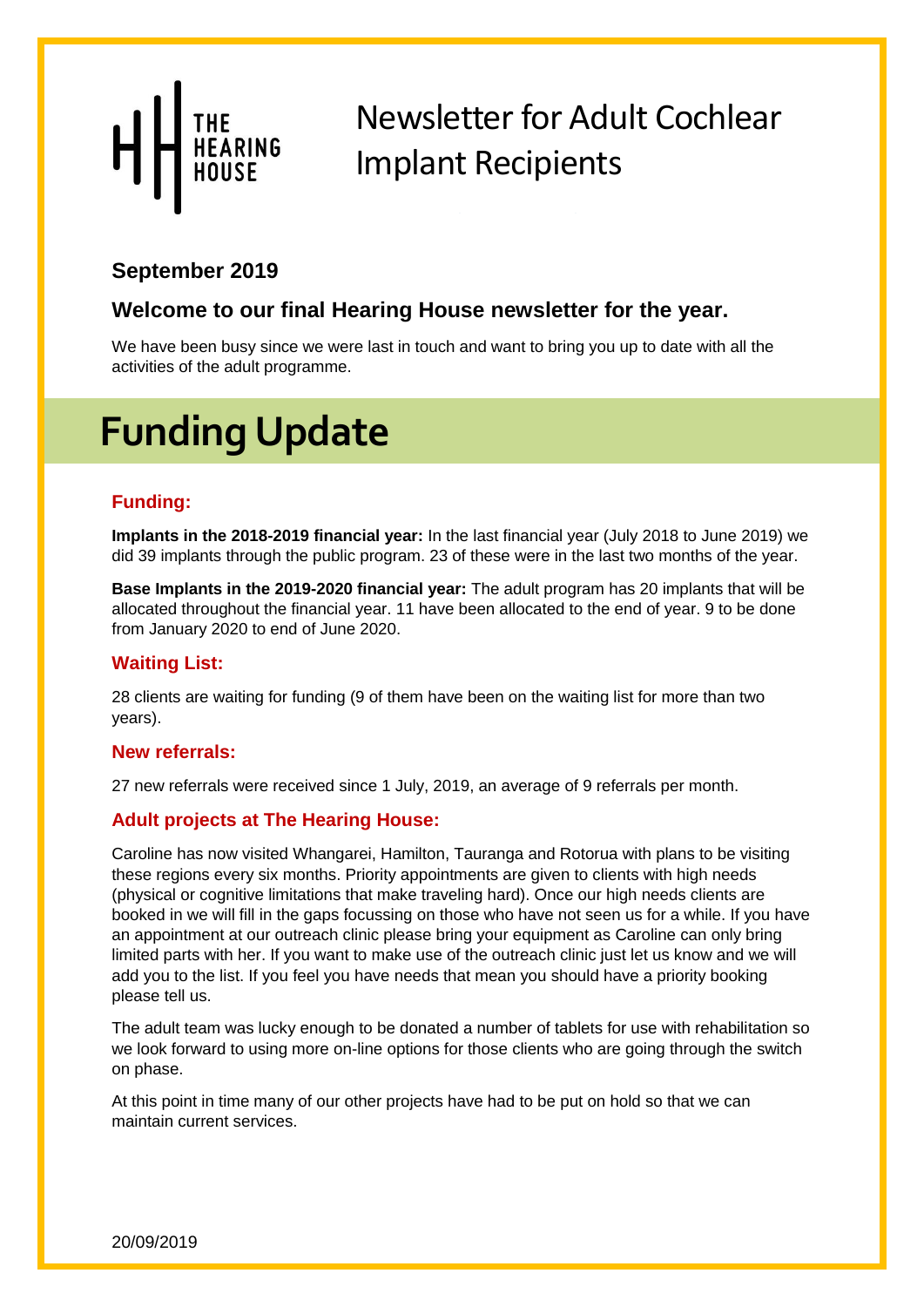# **Hard to believe but we are getting ready for Christmas**

Yes it seems like a long way away, but remember appointments can get scarce coming into December. If you are worried about your equipment make an appointment early (or just pop into one of our repair clinics: 1- 1.30 Monday to Friday). Also remember that couriers get very busy in the months coming up to Christmas. Think about ordering spare parts early (through the Cochlear online store or contact The Hearing House reception (09 579 2333) by **1 December 2019**).

If there is a technical emergency with your equipment between December  $20<sup>th</sup>$  and January  $3<sup>rd</sup>$ please **email** [adultci@hearinghouse.co.nz](mailto:adultci@hearinghouse.co.nz) **or text 021 492 241.** Staff will be available to talk with you and manage any issues relating to your device on non-statutory days only.

Please be aware that staff will **not be available on statutory holidays (December 25, 26th, January 1st and 2nd) and weekends,** so if you call at these times please leave a message or email [adultci@hearinghouse.co.nz.](mailto:adultci@hearinghouse.co.nz) We will be in contact as soon as possible after these days.

**Christmas emergency contact number: 021 492 241**

**Christmas emergency email: [adultci@hearinghouse.co.nz](mailto:adultci@hearinghouse.co.nz)**

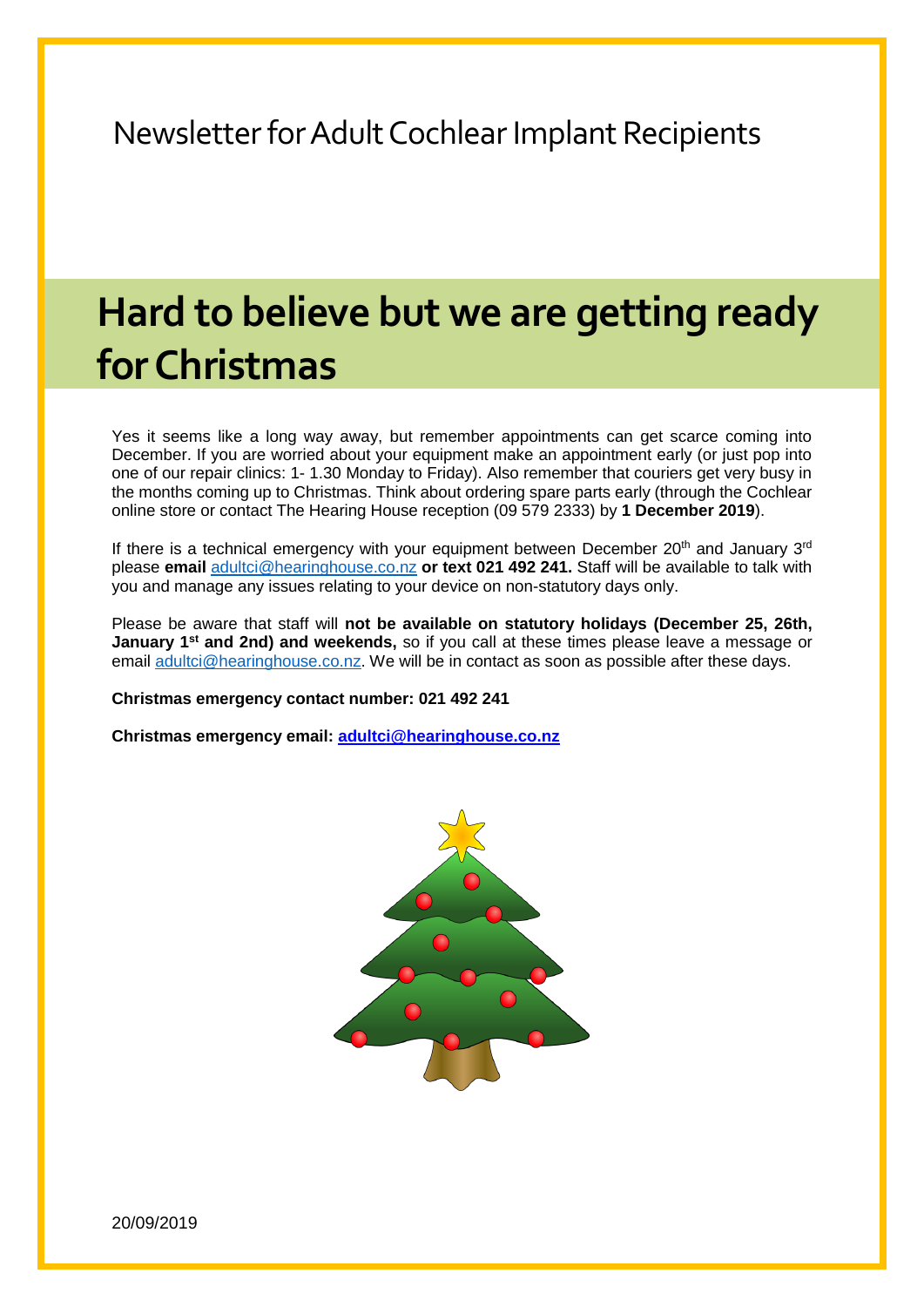## **The Repair Clinic**

If your Cochlear Implant (CI) or Hearing aid is not working please come to our "Drop-In Clinic" at The Hearing House (251 Campbell Rd Greenlane Auckland) at 1:00pm, Monday to Friday.

#### **At the 1:00pm Drop-In Clinic we offer:**

- Basic troubleshooting, repairs and providing replacement parts for your cochlear implant, hearing aid or accessories.

#### **We do not provide**

- CI or hearing aid adjustments: If you need programming please talk to the front desk about an appointment.
- Paediatric (under 19 year olds) services. Please get in touch with the paediatric CI team for any paediatric related services.

#### **Please make sure when coming to the 1:00pm Drop-In Clinic:**

- That you arrive on time. The Drop-In Clinic finishes at 1:30pm. If you arrive close to 1:30pm it is unlikely you will be able to be seen. You will need to book an appointment if you choose to see us outside the 1:00pm Drop-In Clinic.
- That you bring all of your CI parts to the clinic, in case they are needed as replacements.
- That you see us as soon as possible, when there is an issue, Parts supplied outside of warrantee will be charged

## **Manufacturer's News**



Hear now. And always

#### **Experience the benefits of hearing with both ears**



#### **- Special dual processor promotional offer**

For a limited time people who are getting their second ear implanted can take advantage of Cochlear Ltd's special offer, of TWO Nucleus®7 Sound Processors when you purchase a Cochlear™ implant system.

To take advantage of this offer contact The Hearing House.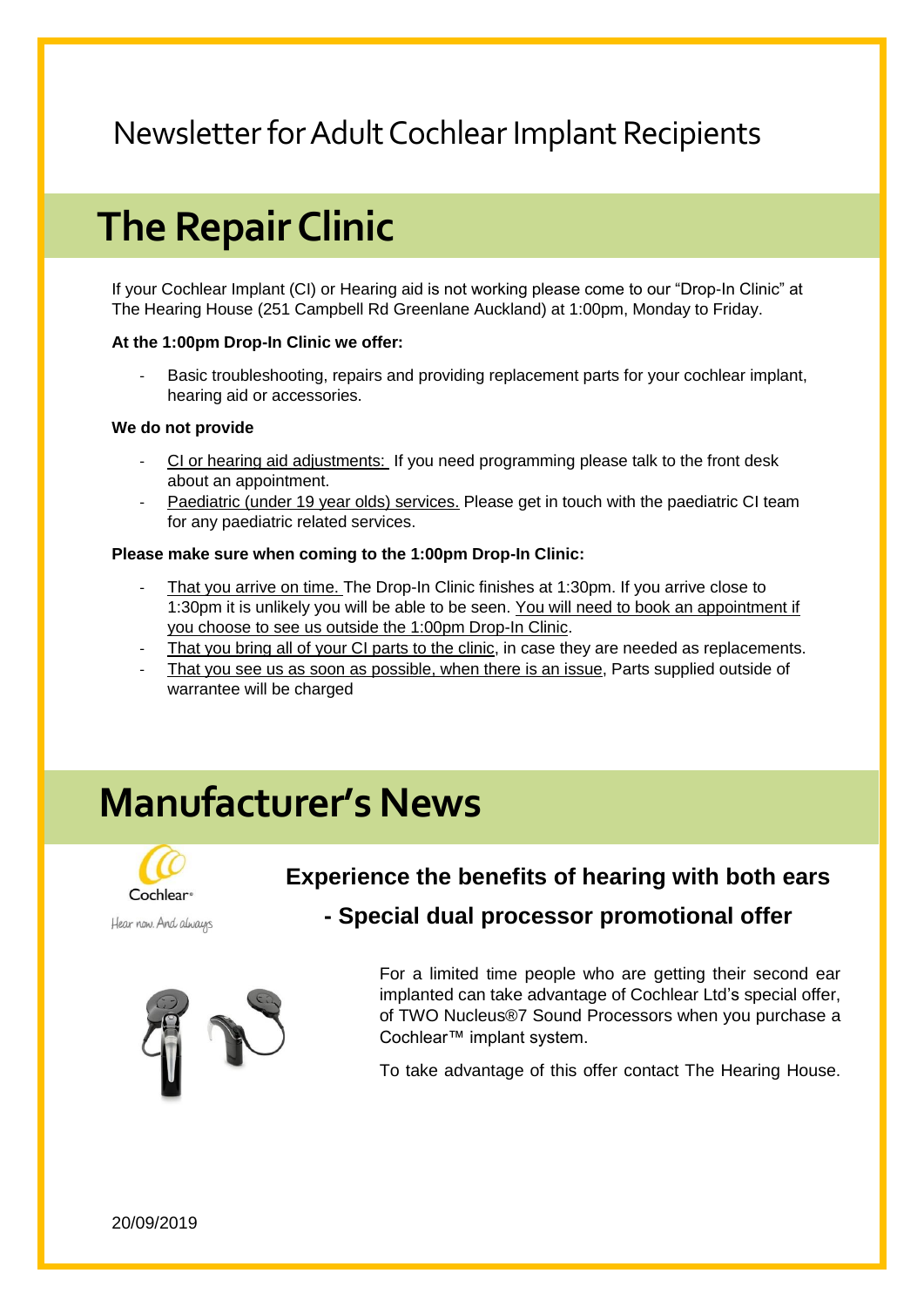## **Big thanks to our clients and family members who have donated equipment to the program.**

Many of our clients struggle to stay on air because of the cost of replacement parts and the cost of insurance (the Ministry of Health does not cover parts or repairs out of warranty and do not provide equipment when processors are lost/ stolen or damaged). The Adult program supports these clients to the best of our ability by trying to access support from places like WINZ and by supplying donated equipment when other avenues fail.

The team wanted to say a big thanks to those clients who give the program their spare parts when they receive upgrades and especially to families who return equipment when loved ones pass on. You can be assured that any donations are used well and are given to people in need at no cost.



## **MRI Procedures**

All newer electrode arrays are MRI compatible but it is important that the correct procedure is followed when having an MRI scan to limit the risk of bruising or the magnet shifting.

Prior to an MRI the Adult Cochlear Implant Programme must be contacted to provide the most up to date information on protocols and to double check that you do have an electrode array that is MRI compatible.

After the MRI the electrode must be checked by a CI audiologist/or ENT to make sure that the magnet has not shifted. Please contact the clinic to organise an appointment in the first week after the MRI scan.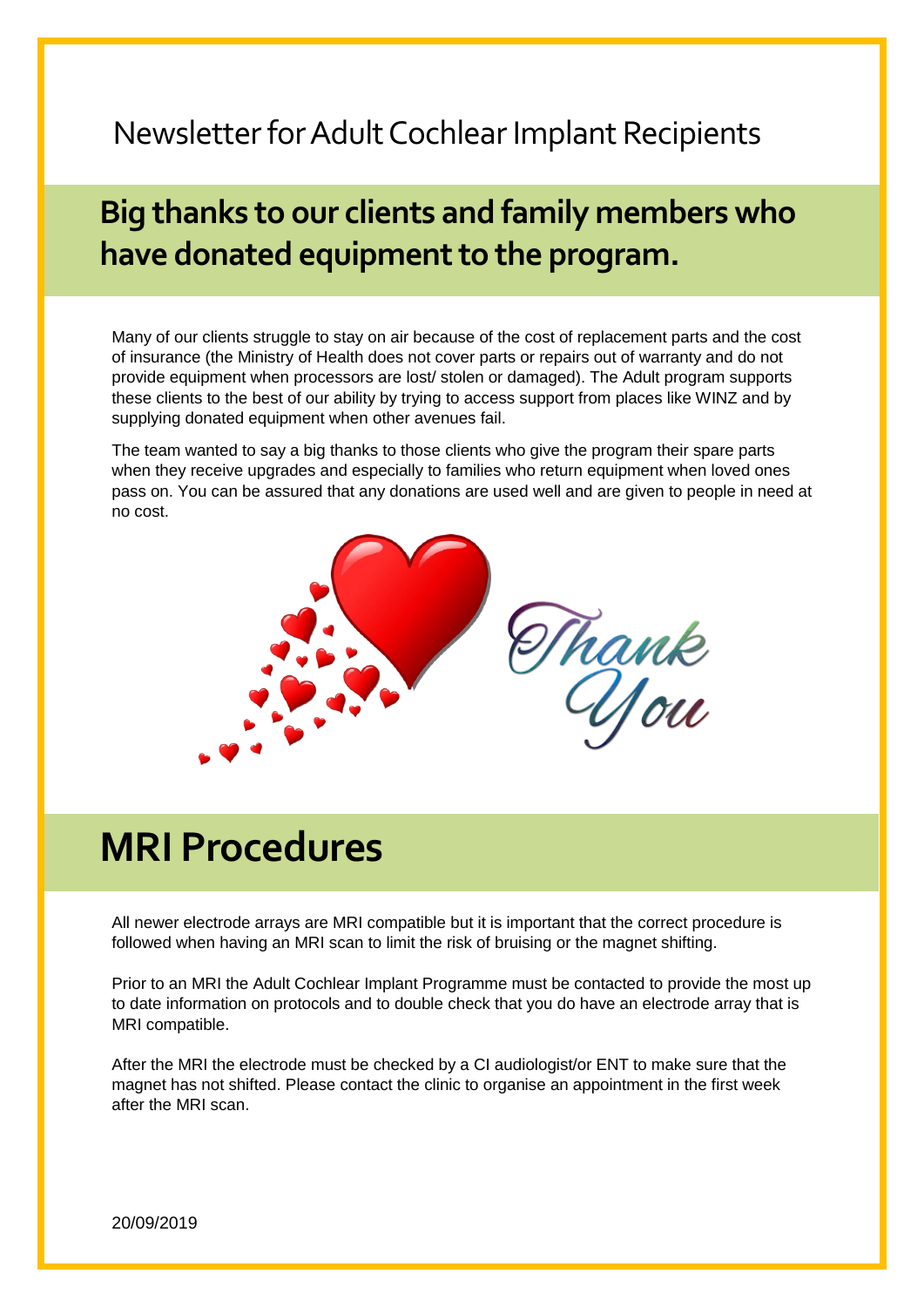## **How can you help others with CI's or those waiting for a cochlear implant?**

For those of you who are involved in a consumer group or active within the Deaf community, you will already know that everyone's journey is different. What you may not realise is that this is normal. The time that a person takes to adapt to an implant and how well they hear at the end of this process can depend on a lot of different factors (length of time the person has had a profound loss, how well aided they have been, whether they have other health issues). For those whose journey is slower it can be heart breaking when others suggest that there must be a problem because they are not hearing as fast or as well as others. You can support those around you by remembering that everyone is an individual. Ask them what they were told about how fast and far their journey would take them. Encourage them to contact the Hearing House if they are worried about their progress. If they have assistive equipment like microphones be the first to offer to wear it to make their lives easier.

If you meet someone who is waiting for funding, emotional support is important during this challenging time. (Remember how hard it was for you to wait). Maybe they just need someone to listen or maybe they need help telling their stories to those who can effect change (their local MP, or if they want to be more active in advocacy contact Pindrop). Remind them that we will always reassess their needs and position on the list if things change and let them know it is important that they come to these appointments fresh as we will be asking them to do a lot of challenging tests that require concentration. It is important that our tests are accurate so we make the best recommendations and adjust hearing aids properly. (Incorrectly fitted hearing aids can be uncomfortable or just unpleasant to use). You can reassure them that while we do test in a quiet environment, tests are specifically chosen to challenge our clients without making tasks impossible. We look for patterns and are able to make accurate predictions about how hearing loss is affecting communication because all our tests are designed and compared to real life situations when they are developed. We don't need to test in a noisy café to know that this is an environment it is impossible to hear in!

If you meet someone who hasn't been referred but they seem to be struggling with their hearing, tell your story. Let them know that there is hope and encourage them to talk to their audiologist about referral to the program. If their audiologist doesn't want to look at this as an option, they can contact us directly to see if they would be potential candidates. Do remember that there is still a difference between suitability for implantation and eligibility for funding. The individual may not have been referred yet because their hearing is not yet bad enough to qualify for public funding but generally if people can no longer use the phone or cannot follow conversation without lip reading they are at least close to the level of hearing needed for access to public funds.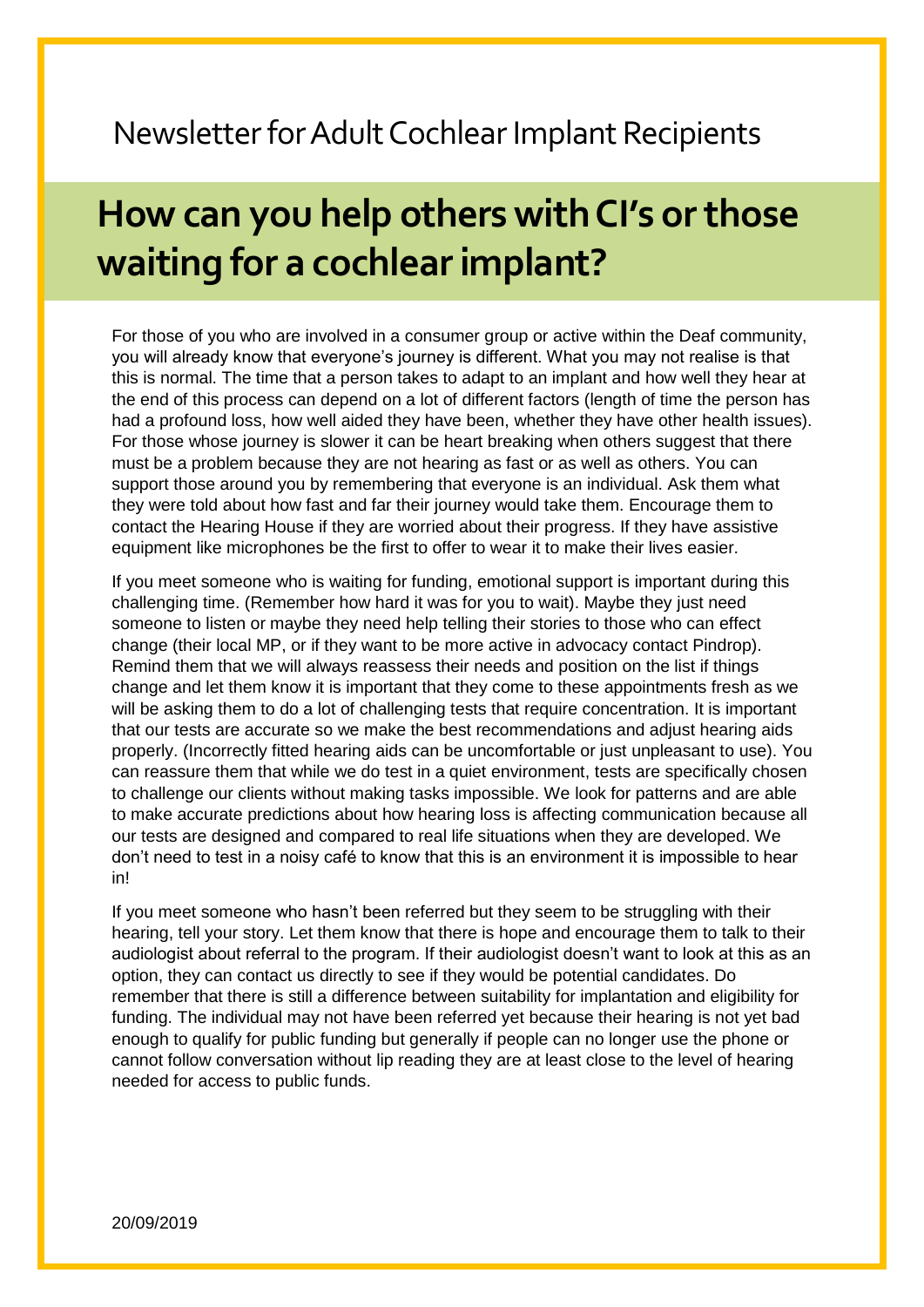### **Pindrop and Cochlear Implant Consumer Groups**



### **The Knoctify device**



Need an alerting device at home? The knoctify device was engineered by the team at the Bioengineering lab, University of Auckland, and is now available online. Visit the website <https://www.knoctify.com/>for more details

It is portable for use at home; the transmitter can be mounted like a door bell, or could be a kept in pocket button,

or possibly on a lanyard around the neck so that one person can alert another. The receiver can be selected to give a vibrating alert or a loud sound like a door chime or a visual alert with a chosen colour.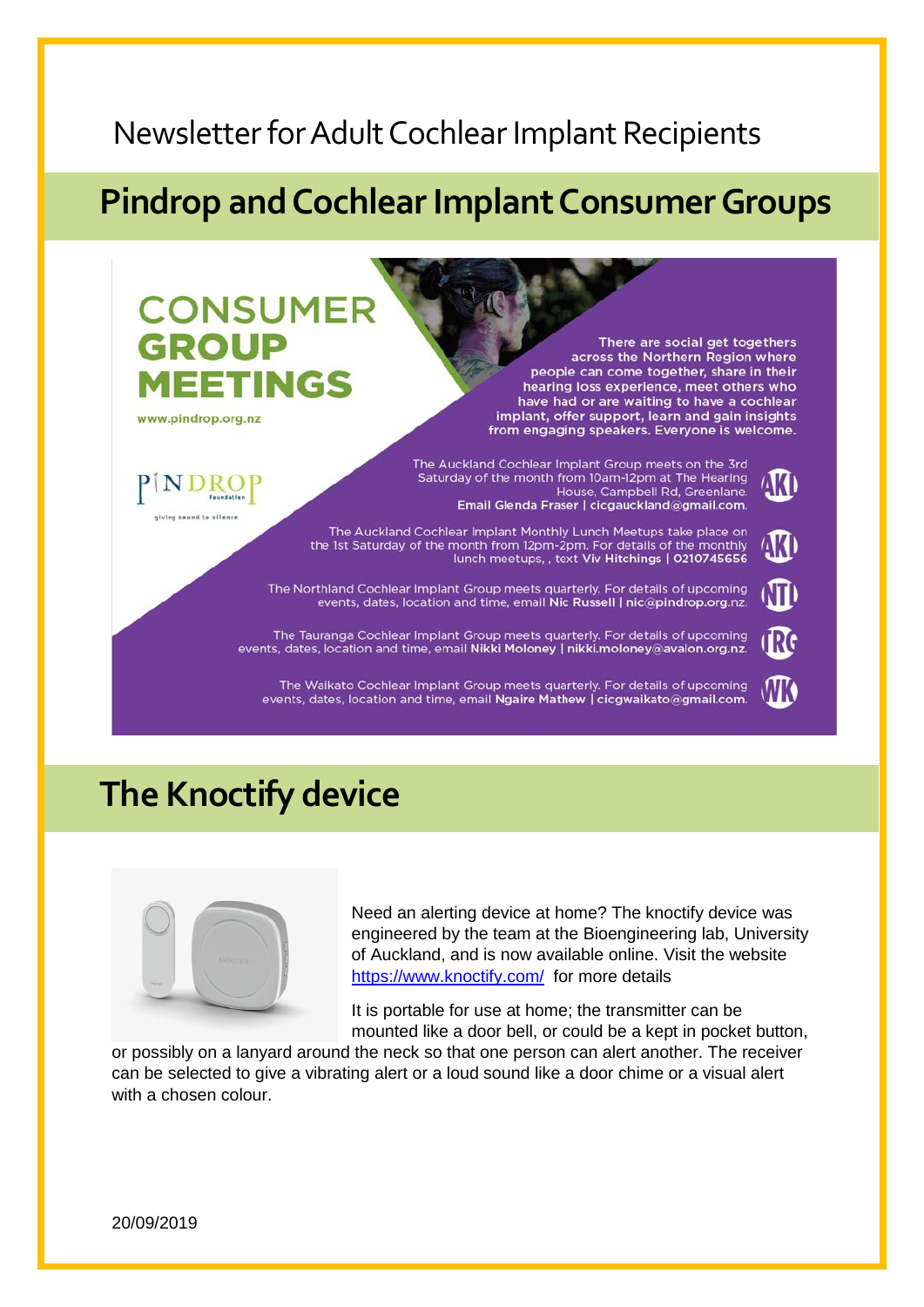## **The Pindrop Foundation Adult Cochlear Implant Forum: Hearing loss and its consequences**

The Pindrop Foundation's Adult Cochlear Implant Forum on Saturday 2nd November at the University of Auckland, Tamaki Campus, is a gathering of international and national leaders in the cochlear implant community who will be addressing the impact of hearing loss and its consequences.

"Hearing loss is not just about the absence of sound. It's about the far reaching consequences on a person's life; from communication challenges, to isolation, loneliness, increased risk of depression, mental health issues, cognitive decline and dementia," says Lee Schoushkoff, CEO of The Pindrop Foundation, "We are fortunate to have leading New Zealand and international experts coming together to discuss hearing health policy and access to timely treatments."

High-profile experts, including Professor Frank Lin, Director of the Cochlear Center for Hearing and Public Health and Professor of Otolaryngology, Medicine, Mental Health, and Epidemiology at Johns Hopkins, and Sue Archbold, PhD, LLB, an international lecturer on the impact of hearing loss and the benefits of cochlear implant technology, will be speaking on the impact of hearing loss and its' associated consequences.



Professor Frank Lin, will speak on hearing, aging and public health, "I will discuss research over the past several years that has demonstrated the broad implications of hearing loss for the health and functioning of older adults, particularly with respect to cognitive functioning, brain aging, and dementia. I will then discuss how this epidemiologic research has directly informed and led to current national initiatives in the United States focused on hearing loss and public health."

Dr. Sue Archbold will speak on changing public health policy on hearing care. "With hearing loss now the third most common cause of disability, it is crucial that governments implement effective hearing health policies to ensure the optimal health of its citizens. Preventing and correcting hearing loss can help keep people active and engaged in their daily lives and also decrease the risk of developing other health conditions."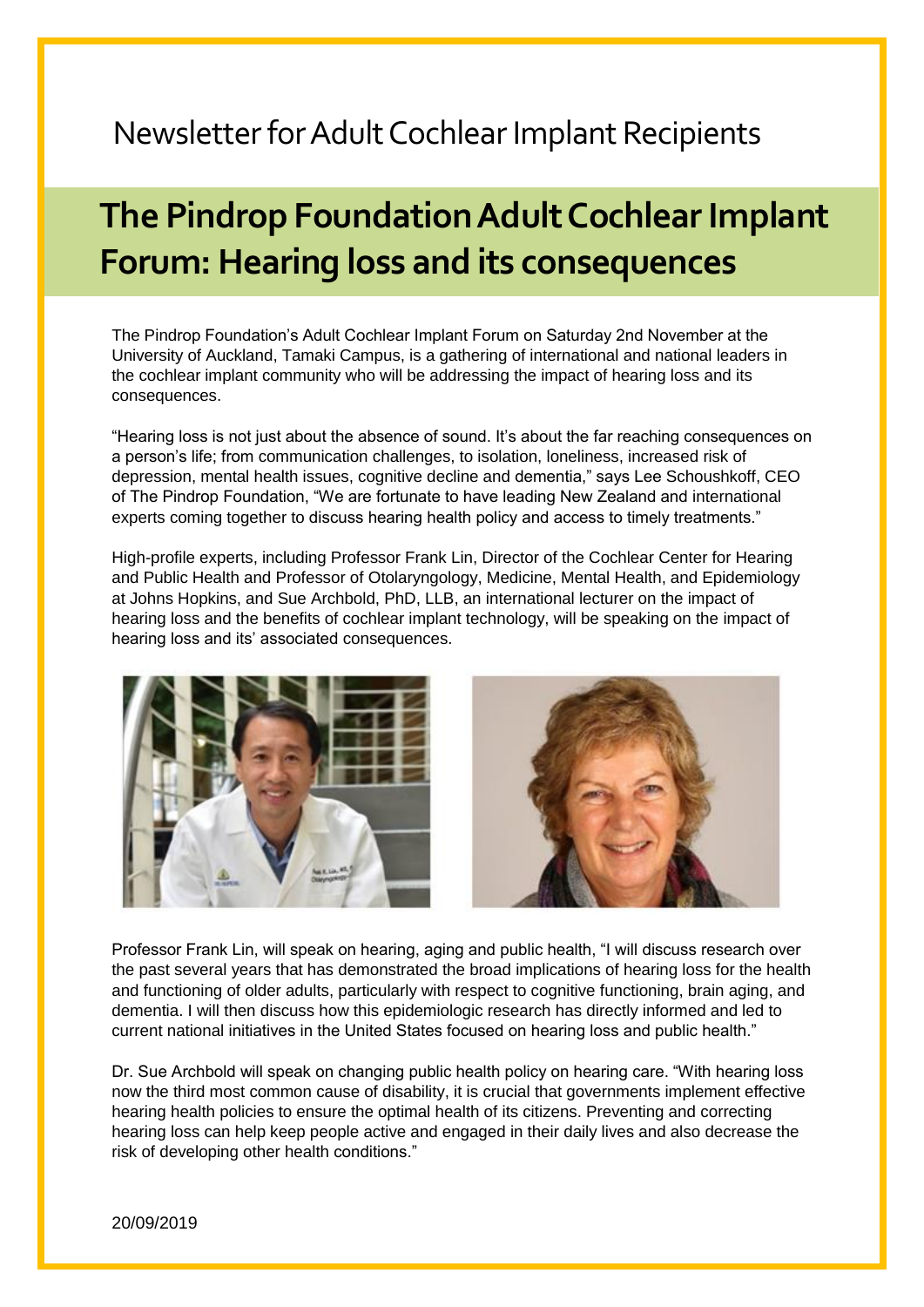With a 2019 theme of "The campaign to end silence," the agenda will be packed with speakers on hearing health and cochlear implant technology. The Forum is an international gathering that brings together clients, surgeons, audiologists, researchers; funders and associated health professionals from the cochlear implant community. It is a full day of engaging discussions, information sharing, experience-based perspectives, networking and the opportunity to catch up with old friends and new

For an overview of the programme, visit: [https://www.pindrop.org.nz/media/files/Pindrop%20CI%20Forum%20Programme%20Draft](https://www.pindrop.org.nz/media/files/Pindrop%20CI%20Forum%20Programme%20Draft%202019.pdf) [%202019.pdf](https://www.pindrop.org.nz/media/files/Pindrop%20CI%20Forum%20Programme%20Draft%202019.pdf)

To register, visit: [www.pindrop.org.nz](http://www.pindrop.org.nz/)

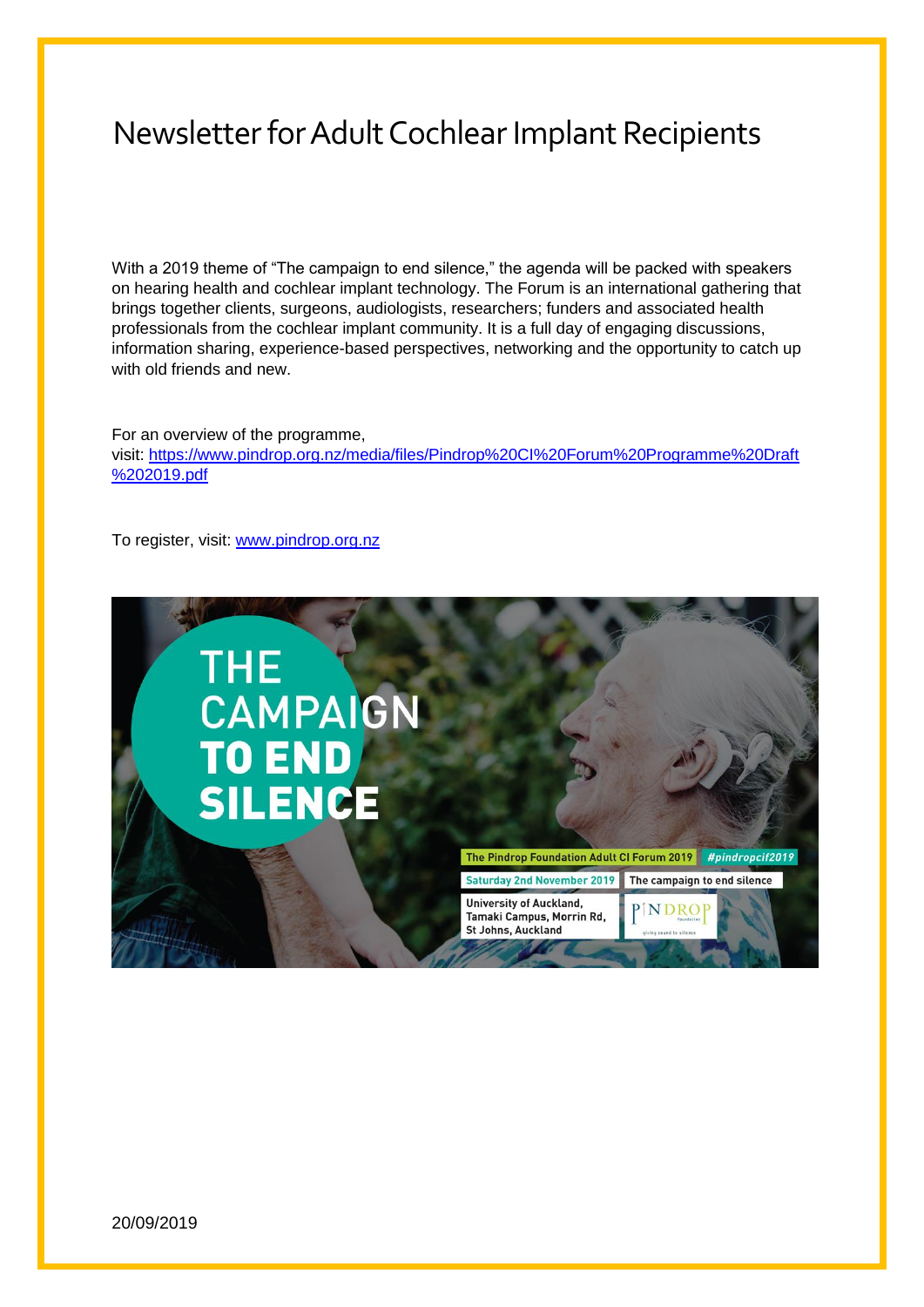## **Client story George Iri and outreach in Rotorua.**



without facing them.

George is 72 years old and was born with only one hearing ear. The hearing in his good ear started dropping in the 1980's and 20 years later he came onto the cochlear implant program. George waited 4 years for funding. Before getting the cochlear implant George felt unsafe cycling to work. He never knew when cars were coming up behind him. He couldn't talk to people at work

Once George got the implant he felt safe. He could ride his bike to work and the local shops and was able to stay updated on things happening around him. He was able to stay working part time and could enjoy talking to people around him.

In the past George was seen in Auckland once a year for a check-up, but he hasn't been able to attend appointments in three years because he is now not able to drive so relies on the support of others to get to appointments. This has been a big problem because if he has to be seen in Auckland, his support person has to take the whole day off work which is really hard. Being able to be seen in Rotorua means that George can have his equipment checked every year and changed if he needs it. It isn't a problem to get to the Rotorua appointments because there are more people willing to help get him there as it is only a short time out of their working days.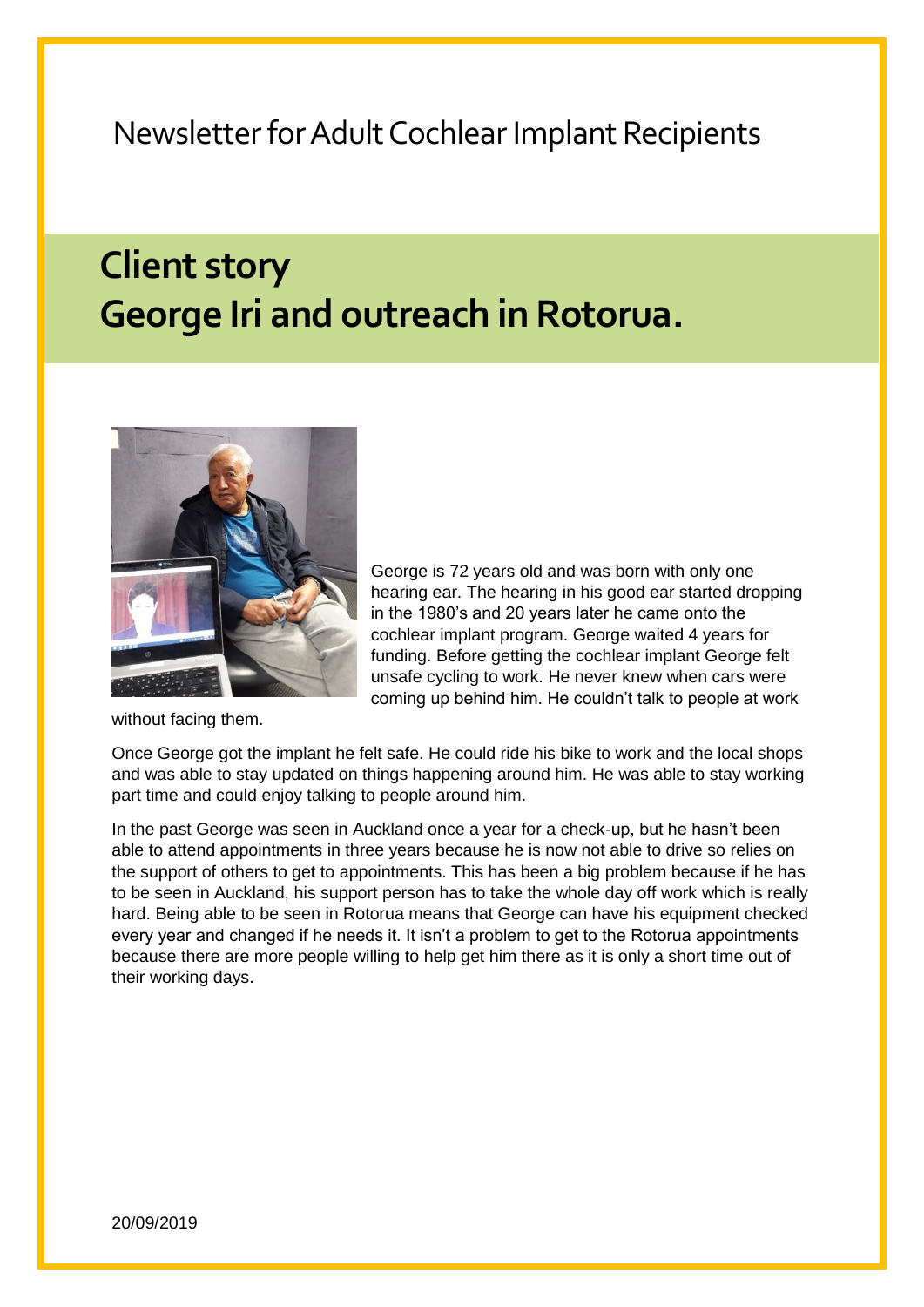## **Legacy of The Hearing House attracts new Chief Executive**



The new Chief Executive at The Hearing House says she was drawn to the organisation by its legacy.

Dr Claire Green, a former lawyer, first heard about the charity when she was working with Chris Moore more than 11 years ago.

They were at law firm Meredith Connell and he was her supervising partner. Chris is a trustee on the Cochlear Implant Foundation of New Zealand, and the son of The Hearing House founder Sir Patrick Eisdell Moore, a leading ENT surgeon.

"I can vividly recall standing in Chris' office and Chris talking with me about the legacy of The Hearing House and why his father thought there was a need for the centre and its wonderful work."

Another senior lawyer had previously mentioned Sir Pat to Claire when he spoke with her about his daughter who was born prematurely, with a hearing impairment, and needed the services of Sir Pat.

Sir Pat was described as a "great ENT who was so gentle and had such a special way with children".

"I distinctly remember saying to Chris 'I'd like to help The Hearing House if an opportunity comes up'. Chris said something like 'I'll keep you in mind'."

Claire also had a great uncle who was deaf and says when she was growing up she "saw how he was treated"

"He was really isolated."

Claire interspersed her 10-year law career with having three children, now aged 16, 14 and 11, and going back university to study for her PhD in law.

"Years later, when it came to returning to work, I thought I'd rather do board work than go back in to law."

She joined The Hearing House Advisory Board in 2017 and as part of her introduction to the organisation she visited the Joyce Fisher Preschool.